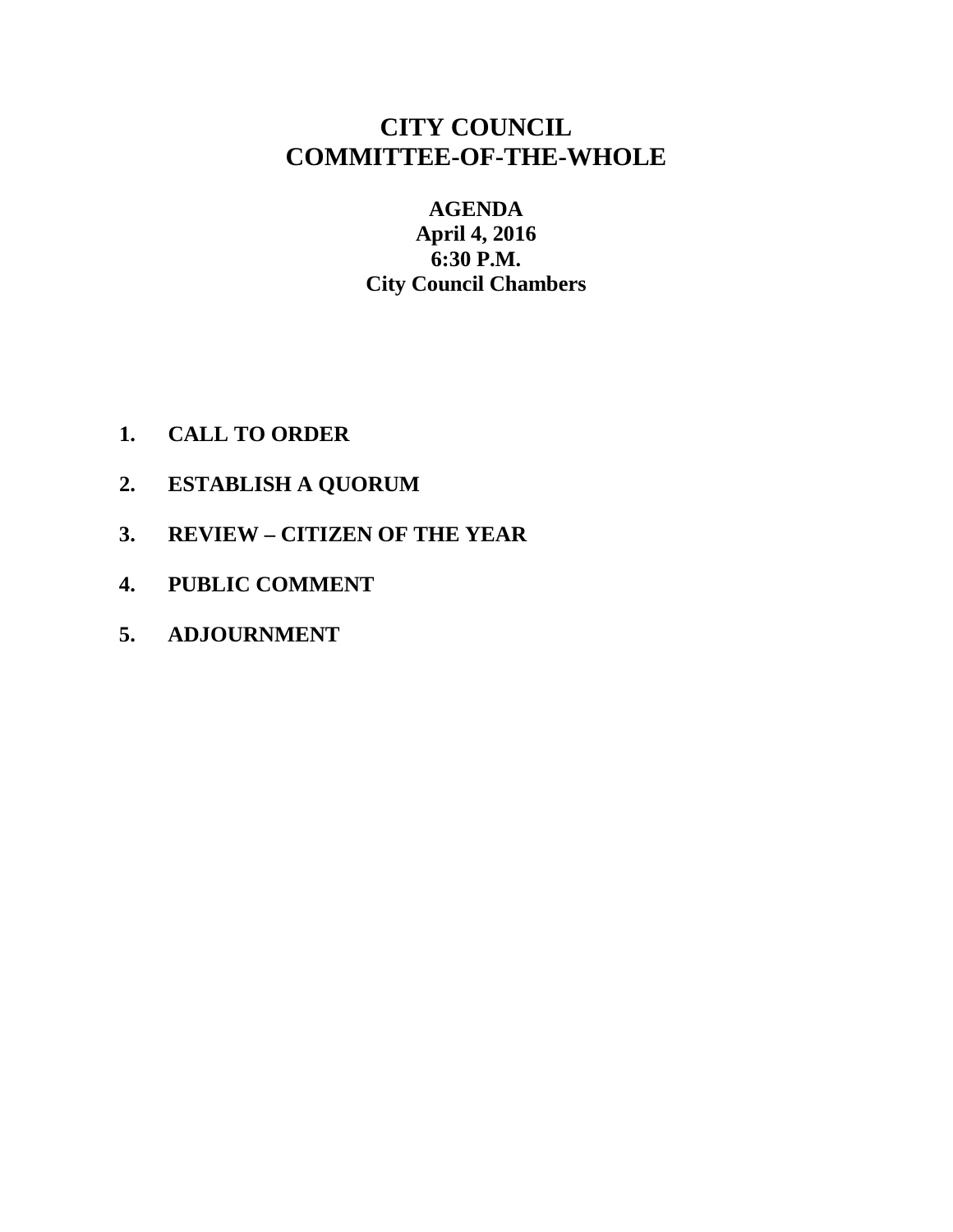# **CITY OF DARIEN**

## **Memorandum**

TO: Mayor Weaver and the City Council

FROM: Bryon Vana, City Administrator

DATE: March 30, 2016

RE: Citizen of the Year (COY) Program Review

Mayor Weaver requested a special Committee of the Whole meeting to review the Citizen of the Year program.

\_\_\_\_\_\_\_\_\_\_\_\_\_\_\_\_\_\_\_\_\_\_\_\_\_\_\_\_\_\_\_\_\_\_\_\_\_\_\_\_\_\_\_\_\_\_\_\_\_\_\_\_\_\_\_\_\_\_\_\_\_\_\_\_\_\_\_\_\_\_\_\_\_\_\_\_\_\_

Attached is a memo from Bonnie Kucera, Current COY Chairman, discussing some of the challenges/concerns the COY Committee has faced.

Also, provided below is the COY ordinance as additional information.

### **Chapter 6 CITIZEN OF THE YEAR COMMITTEE**

2-6-1: CREATION: 2-6-2: BUDGET: 2-6-3: DUTIES AND RESPONSIBILITIES: 2-6-4: CRITERIA: 2-6-5: COMPLIMENTARY TICKETS: 2-6-6: DISBANDING:

2-6-1: CREATION:

There is hereby created a citizen of the year committee. The committee shall consist of no less than five (5) and no more than nine (9) individuals. The committee shall be appointed annually by the mayor on or before the last regular meeting of September, subject to advice and consent of the city council. The mayor shall designate a member of the city council to serve as liaison with the committee. In addition, the city administrator shall designate a staff person to provide support and assistance to the committee. (Ord. 0-07-01, 2-20-2001)

2-6-2: BUDGET:

The city council shall advise the committee by the last Monday in October of the funds available in the city budget for use by the committee. (Ord. 0-50-92, 9-8-1992)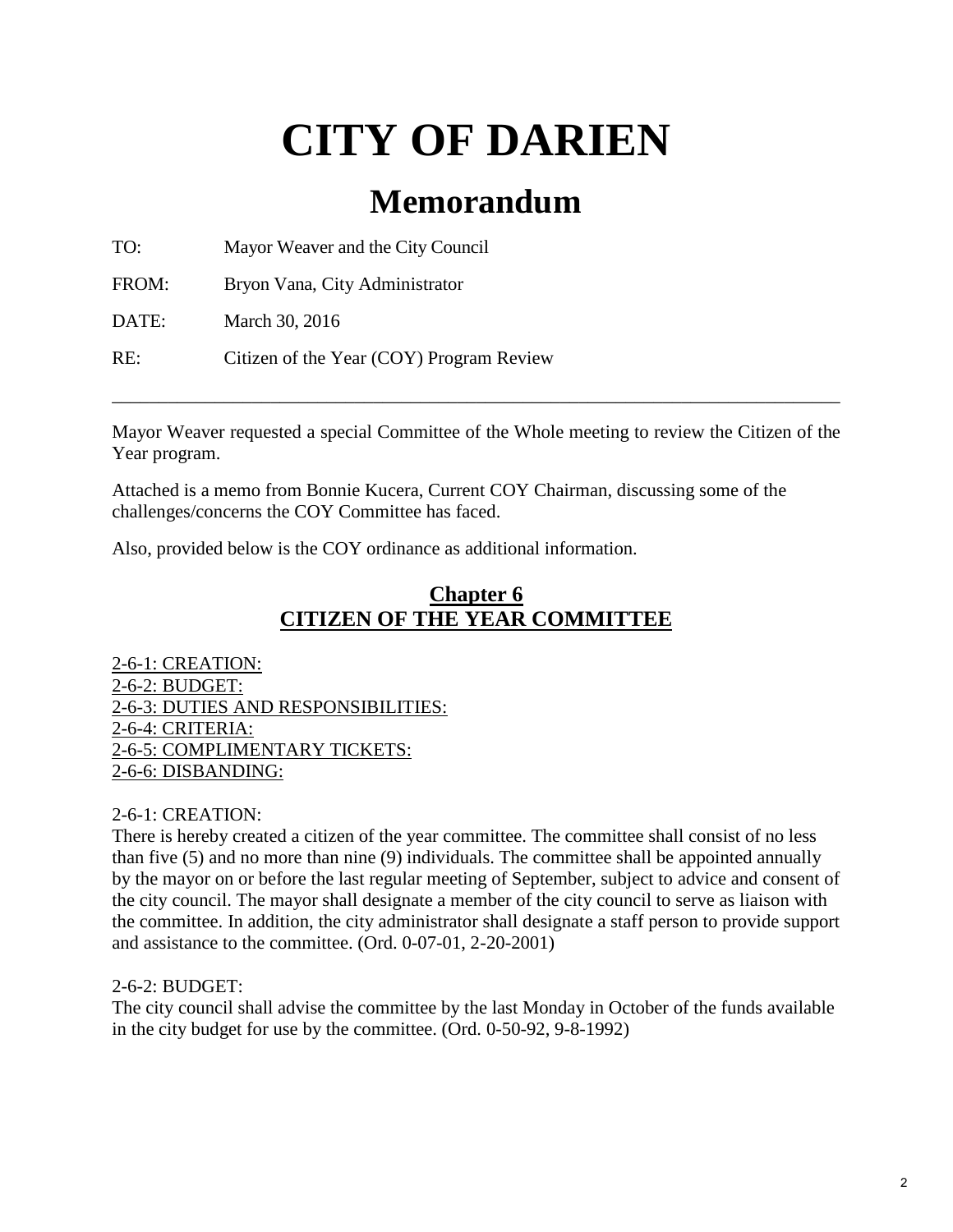#### 2-6-3: DUTIES AND RESPONSIBILITIES:

The committee's duties and responsibilities are as follows: (Ord. 0-07-01, 2-20-2001)

(A) The committee shall select a Darien citizen of the year in accordance with the criteria set forth in section [2-6-4](http://www.sterlingcodifiers.com/codebook/getBookData.php?ft=3&find=2-6-4) of this chapter. (Ord. 0-50-92, 9-8-1992)

(B) The committee shall, on or before the first council meeting in November, provide the council with a schedule of dates and activities for the coming year's citizen of the year celebration.

(C) Prior to disbanding after the selection of a citizen of the year, the committee shall establish the date for the following year's citizen of the year celebration and reserve appropriate banquet facility and entertainment by obtaining contracts for each, subject to council approval. (Ord. 0- 07-01, 2-20-2001)

### 2-6-4: CRITERIA:

The committee shall follow the following criteria in recommending the citizen of the year:

(A) The citizen of the year shall have made some outstanding voluntary contribution to the city. Criteria to be considered shall include: 1) diversity of activities; 2) length of service; 3) degree of involvement in the community; and 4) impact to the city.

(B) The committee shall not discriminate as to age, sex, color, creed, or national origin in making their selection of the citizen of the year.

(C) The citizen of the year must be a resident of Darien.

(D) No one shall be selected for the citizen of the year honor more than once.

(E) The citizen of the year shall not presently hold a paid or elected position within the city government. (Ord. 0-50-92, 9-8-1992)

(F) Candidates for citizen of the year shall be submitted in writing via a nomination letter or form sent to the committee for their consideration. Once a letter or form has been submitted, the candidate's name shall always be a valid nomination. Resubmittal of candidate letters or forms is encouraged to keep information current and accurate. (Ord. 0-20-94, 4-18-1994)

(G) All nomination letters and supporting material received each year shall be maintained by the committee and turned over to the city clerk's office following the selection of the citizen of the year. The city clerk shall maintain an historical file of this information. (Ord. 0-50-92, 9-8-1992)

2-6-5: COMPLIMENTARY TICKETS: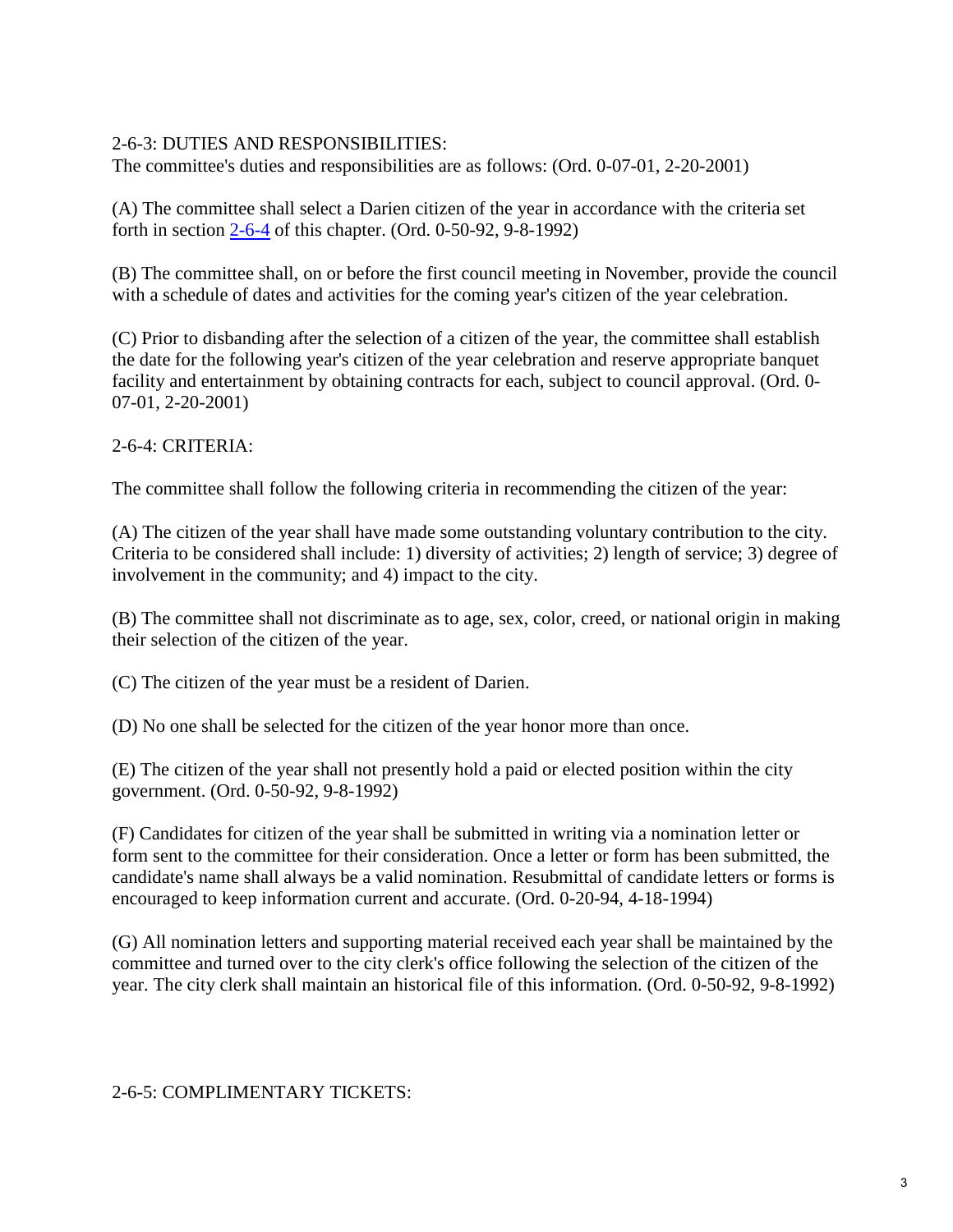The committee shall provide complimentary tickets for the annual citizen of the year's dinner dance, to the following: (Ord. 0-07-01, 2-20-2001)

(A) The selected citizen of the year and his or her immediate family residing in the citizen of the year's household.

(B) All prior citizens of the year shall be provided one complimentary ticket.

(C) All committee members shall receive one complimentary ticket.

(D) A member of the clergy selected by the citizen of the year shall be provided one complimentary ticket.

(E) The mayor shall be provided two (2) complimentary tickets. (Ord. 0-50-92, 9-8-1992)

2-6-6[:](mailto:?subject=Darien%20Code%20Regulations&body=Below%20is%20a%20link%20to%20the%20City%20code%20which%20contains%20the%20information%20you%20requested.%0D%0Ahttp://www.sterlingcodifiers.com/codebook/index.php?book_id%3D302%26chapter_id%3D6209#s48624) DISBANDING:

Following the completion of their duties and responsibilities as set forth hereinabove, the committee shall disband. (Ord. 0-50-92, 9-8-1992)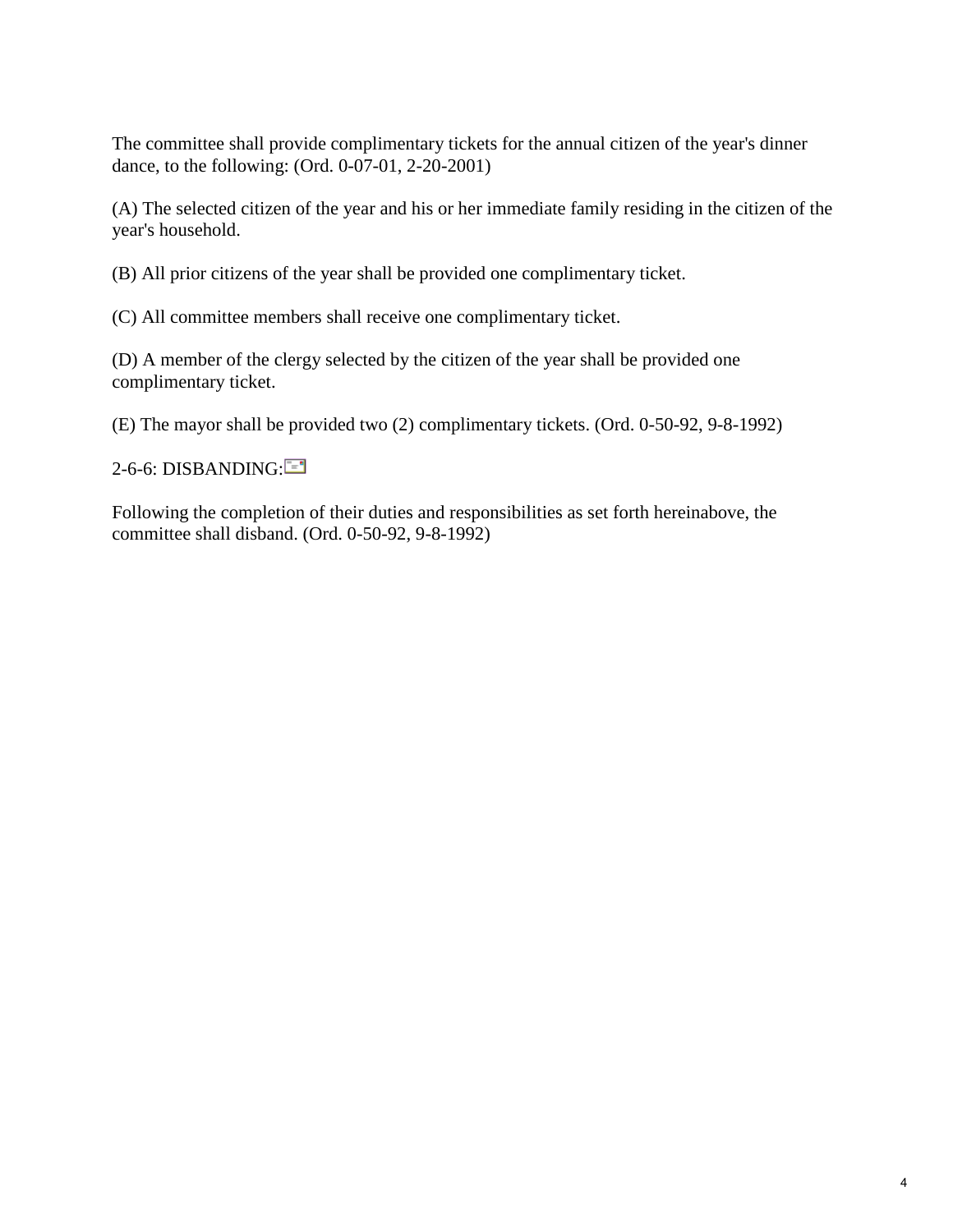

TO: Mr. Byron Vana

CC: Mayor Kathleen Weaver; Alderman Tina Beilke (COY Liaison)

FROM: Bonnie Kucera, Current COY Chairman

Subject: Revitalization of the Citizen of the Year Event

As a follow-up to your request regarding some of the challenges/concerns the Citizen of the Year committee has faced, I offer the following for the City Council's work session on April 4<sup>th</sup>.

The current ordinance gives good direction to the committee for guidance for choosing a candidate and guidelines to follow for candidate consideration. There has been confusion on whether a past submitted nomination can be used year after year and by ordinance, it cannot unless a yearly nomination is submitted. This allows for the committee to be kept up to date on the nominee's continued activity and also that the nominee remains a resident of Darien. To change this portion of the ordinance would add burden to the committee on deciding if the information received perhaps 5 years old or more, is current and correct. We currently have on file numerous past applications dating back to the late 1970's. If the committee had to go back to the past nominations, it would literally be impossible to know if the information contained in those applications was current. The criteria for choosing a nominee is spot on.

Here are some the challenges and criticisms' that the committee has faced:

• Nominations are coming in less and less each year. We have received feedback from residents the Citizen of the Year idea is old and tired. Some of our choices have been labeled as favoritism to clubs and organizations. The dinner is being attending by less than 200 people in the past 3 years even when the dinner is complimentary to all past Citizen of the Year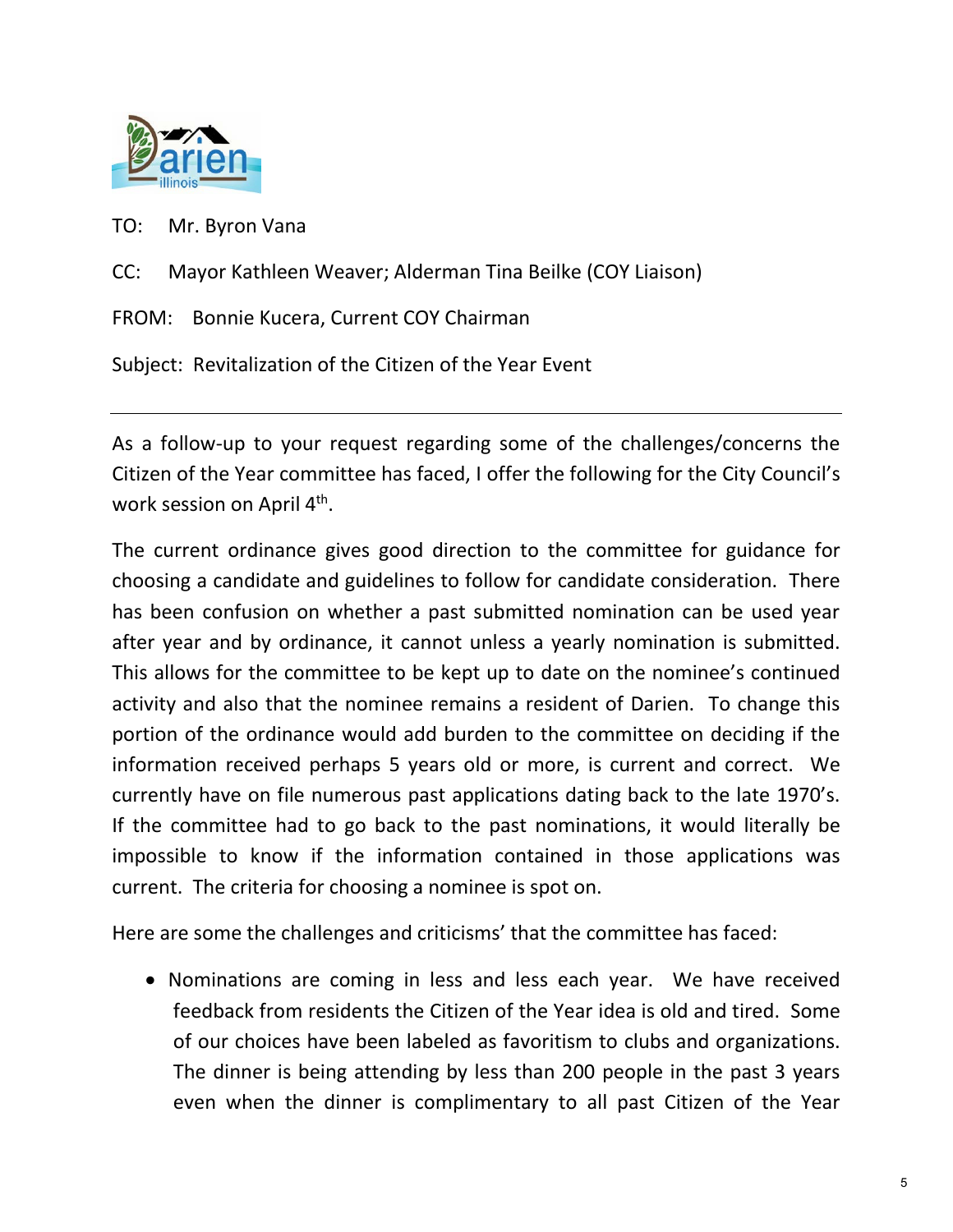honorees and the city's volunteers and their spouses. In retrospect, our honoree usually invites about 100 people of which about 75 to 80 attend. The balance is then filled in by past COYs, volunteers and loyal attendees from taxing-body entities, clubs and organizations. We have been able to keep the event local and maintain a very low cost to the attendee. (\$30.00 for a worthy meal and open bar is beyond reasonable.) The "hook" to pull them in seems to have diminished.

- Residents who perhaps would consider submitting a nomination have stated that the process is too time consuming to complete. Yes, it may take an hour or two for a thoughtful nomination to be completed but if the submitter believes the candidate is worthy, time should not matter. Folks today are flying in different directions and "free-time" is at an essence. But then again, they do have 2 months to submit it!
- Residents do not understand that a nomination application must be received by the committee for a person to be considered. The committee does not pick and choose candidates, they only chose from what has been submitted. The committee has been outwardly criticized with the choices it has made.
- More than once, twice and upward…., honorees have turned down the nomination and the committee has had to back and go through the process again from the applications that were received for that year. The committee has therefore started to make  $1<sup>st</sup>$  and  $2<sup>nd</sup>$  choices where possible when initially reviewing the applications. And when nominations are at a minimum, this can be tenuous. The committee does not feel it should be compromised to just pick someone – this is an honor that should be earned and worthy.
- After a nominee has been contacted and accepted, the committee at times has determined that some of the information received was incorrect or not accurate. This usually is determined by reviewing the information received with the nominee prior to writing the acceptance narrative for the city council presentation. It is sad because if there are numerous applications,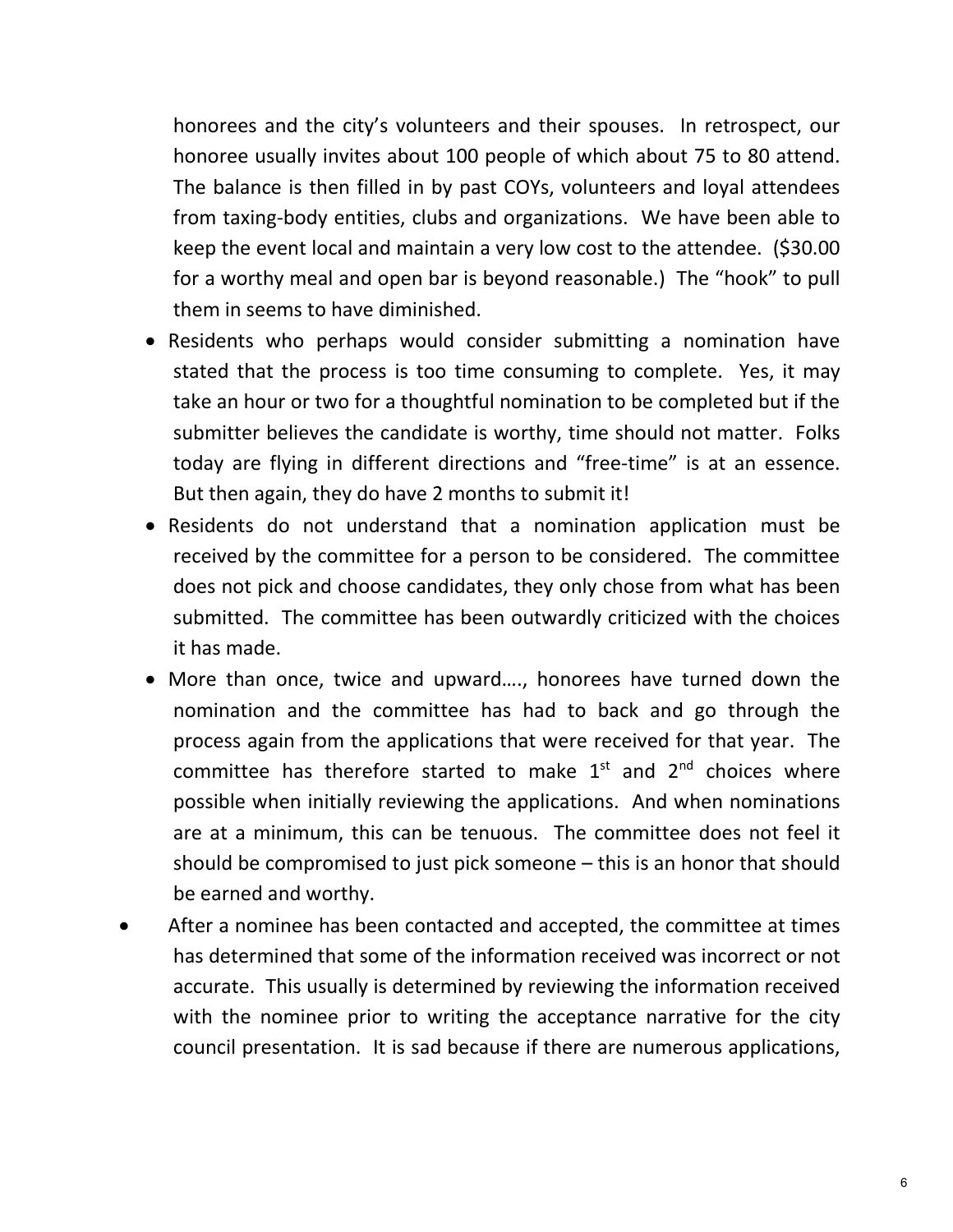decisions are being made on information not accurate. Information stated is taken for truth by the committee.

Here are some suggestions that could be considered:

- Advertising of the nomination process has been done through Direct Connect, Neighbors Magazine and Channel 6. Perhaps a letter with a nomination form including the electronic link to the website with a hard copy of the criteria could be sent out to every Darien taxing body (such as library, park, school districts) along to all clubs, organizations, etc encouraging their consideration of submitting a nominee. It may also spark an interest in attending when the invitation to the event is sent. The committee would undertake this additional responsibility. Additional reminders at every council meeting between November and December would also add to the noticeability.
- Long-range thought: The composition of the award could be re-considered to have taxing bodies nominate a Darien citizen who work or volunteer for their taxing bodies. As an example, there could be a Park District Citizen of the Year, Library Citizen of the Year, SD 61, 63, and 66 Citizen of the Years, etc. along with an overall Darien Citizen of the Year. This would truly make the event a full city recognition. It would also though be taxing on the committee to oversee these additional responsibilities. The committee basically has about 6 weeks from the acceptance of the nomination to the event to complete all facets. This would need to be carefully thought out.
- Although, it is time consuming to fully complete the nomination form, the committee cannot consider nominations which it has received that are "one-liners" such as "he has done a lot for Darien. Please consider him" "He started cancer-smashers  $-$  do it!" "She doesn't live in Darien but has done a lot. Make an exception to the rules." In a truly caring written nomination form even newspaper articles are attached which makes validation of the nomination easier to consider. Changing the nomination form is not recommended.